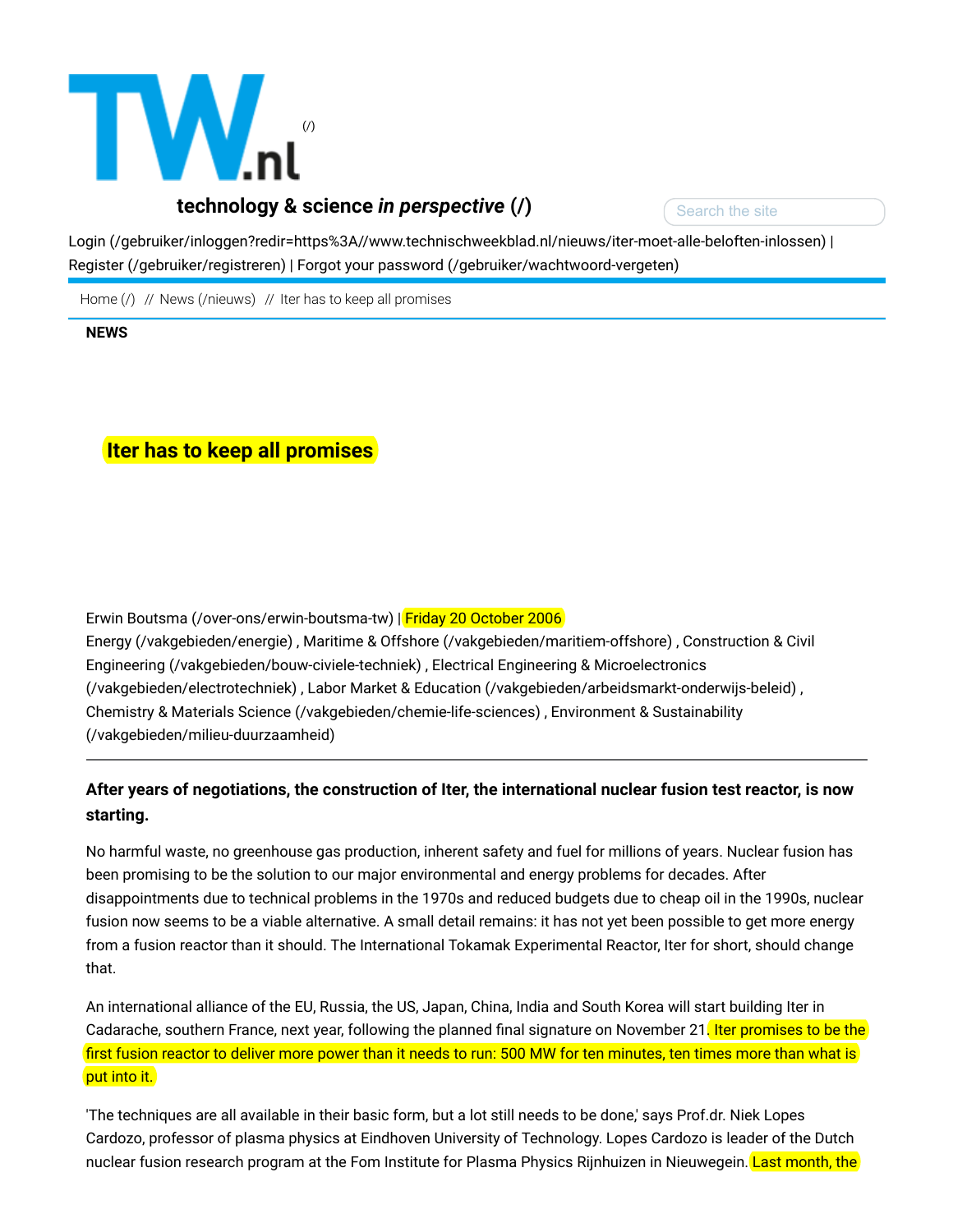government allocated fifteen million euros from the Economic Structural Reinforcement Fund (Fes) to the Dutch contribution for Iter. With this support a consortium 'Iter-NL' is formed, consisting of TNO, Fom, NRG and partners from the Dutch industry. The consortium will contribute - within a European context - to the realization of two important scientific instruments for Iter.

'It is not only good for the Dutch research world that we play such a prominent role in two important systems of Iter, Dutch industry will also benefit from this,' says Lopes Cardozo. 'These are complex, advanced instruments. We have specialized companies in the Netherlands that can make an excellent contribution to this. ' Dutch industry is therefore involved at an early stage in the development of these and other systems. Fom contributes the physical knowledge and NRG covers the nuclear aspects. In addition to its own technical input, TNO takes care of the knowledge transfer to industry and coordinates the whole. 'The form of this collaboration is unique. After all, it is not just a test set-up in a laboratory, but a huge international project with great political visibility.

The first system to which the Netherlands makes a contribution is to heat the fusion fuel, a mixture of hydrogen isotopes (see box 'nuclear fusion'). This Upper Port Launcher (UPL) is based on the microwave principle. A set of antennas with a combined power of 20 MW radiates microwaves in the mixture that has a temperature of hundreds of millions of degrees Celsius. By radiating these microwaves accurately - in place and time - and in a dosed manner, turbulence in the plasma can be controlled and the efficiency of the reactor can be optimized. Lopes Cardozo: 'Achieving such high temperatures now seems almost trivial, but was the biggest challenge of the merger research in the 1970s and 1980s. Especially because we have come to better understand the turbulences in the plasma, we are now reaching these temperatures. But there is still a lot to optimize. " The second Dutch system, the Upper Port Viewer (UPV), plays an important role in this. The UPV is an optical instrument that will measure the temperature of the plasma, among other things.

One of the main challenges concerns the removal of the heat from the 850 m3 plasma in the reactor vessel. The highly concentrated generation of power means that the wall of the reactor vessel is subjected to heavy pressure (see box 'Tokamak'). 'The power flux can reach up to 10 MW per square meter. "That is a huge amount," says Lopes Cardozo. 'We think we can manage this properly by choosing the conditions under which the interaction of the plasma with the wall takes place. But this is certainly not a run yet. To investigate this further, Fom-Rijnhuizen is building a unique plasma generator in which the same extreme conditions as in Iter can be realized. '

The construction of Iter will take ten years and is budgeted at 4.7 billion euros. A similar amount has been earmarked for twenty years of business and research. The construction partly coincides with the development of essential parts of the reactor. Lopes Cardozo: 'Iter is really a research reactor and will not generate any energy during his lifetime. The results of the experiments with Iter will be processed in Demo, the first prototype fusion reactor, the construction of which should start between 2030 and 2040. "

#### **Nuclear**

fusion **Nuclear** fusion is the process in which nuclear nuclei merge into one heavier nuclear nucleus:

D + T -> 4He + n + 17.6 MeV

Deuterium (D) and tritium (T) are forms of hydrogen nuclei with one or two neutrons, respectively. Amalgamation leads to a helium nucleus (He) with the two protons from the hydrogen nuclei and two from the three neutrons. The third neutron (s) is released, along with a large amount of energy, denoted here in mega electron volt (MeV). The problem with nuclear fusion is that not only is the amount of energy produced large, but the amount of energy required is also enormous. Because both nuclei are positively charged, they repel each other and an enormous amount of kinetic energy is required to collide them with so much force that they merge. The temperature required for this is at least fifteen million degrees Celsius (but better is tenfold), a temperature at which every material evaporates. At this temperature, nuclear nuclei and electrons tumble together without coherence, a state called 'plasma'. A kilogram of plasma of tritium and deuterium provides as much energy as ten thousand tons of coal.